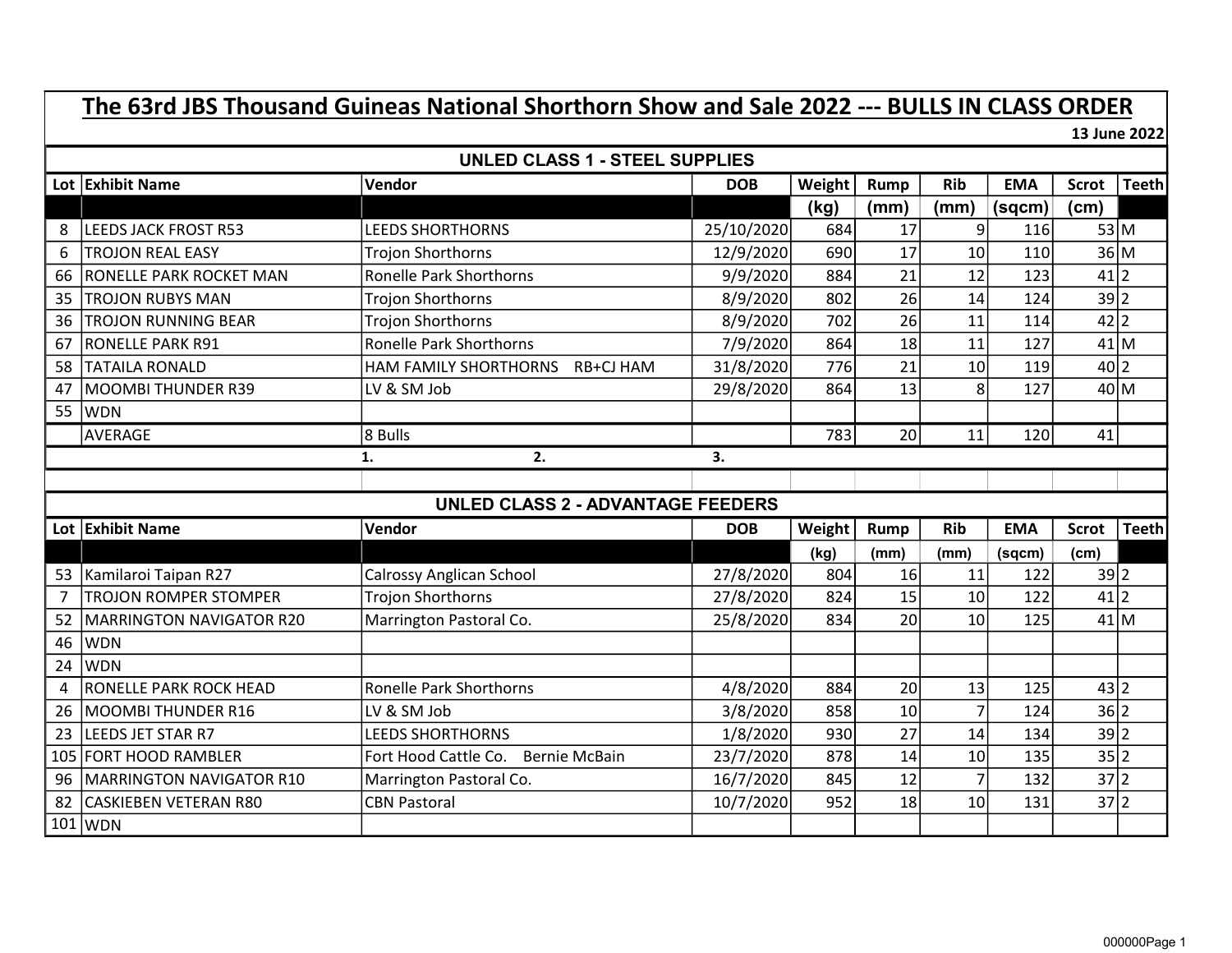|                  | <b>AVERAGE</b>                                          | 9 Bulls                                         |            | 868    | 17   | 10 <sup>1</sup> | 128        | 39           |              |  |  |
|------------------|---------------------------------------------------------|-------------------------------------------------|------------|--------|------|-----------------|------------|--------------|--------------|--|--|
|                  |                                                         | 2.<br>1.                                        | 3.         |        |      |                 |            |              |              |  |  |
|                  |                                                         |                                                 |            |        |      |                 |            |              |              |  |  |
|                  |                                                         | <b>UNLED CLASS 3 - DLF SEEDS</b>                |            |        |      |                 |            |              |              |  |  |
|                  | Lot Exhibit Name                                        | Vendor                                          | <b>DOB</b> | Weight | Rump | <b>Rib</b>      | <b>EMA</b> | <b>Scrot</b> | <b>Teeth</b> |  |  |
|                  |                                                         |                                                 |            | (kg)   | (mm) | (mm)            | (sqcm)     | (cm)         |              |  |  |
|                  | 102 LEEDS JUPITOR R4                                    | <b>LEEDS SHORTHORNS</b>                         | 1/7/2020   | 940    | 29   | 16              | 130        | 39 2         |              |  |  |
| 95               | <b>WDN</b>                                              |                                                 |            |        |      |                 |            |              |              |  |  |
| 103 <sub>1</sub> | <b>MARRINGTON NAVIGATOR R8</b>                          | Marrington Pastoral Co.                         | 1/7/2020   | 808    | 18   | 10 <sup>1</sup> | 124        | 38 2         |              |  |  |
| 21               | <b>LEEDS JARRAH R28</b>                                 | <b>LEEDS SHORTHORNS</b>                         | 1/7/2020   | 826    | 17   | 11              | 123        | 37 2         |              |  |  |
| 104              | <b>MARRINGTON RELENTLESS R2</b>                         | Williams Cattle Co                              | 1/7/2020   | 848    | 12   |                 | 121        | 37 2         |              |  |  |
| 94               | <b>MARRINGTON BOOMTIME R1</b>                           | Marrington Pastoral Co.                         | 11/6/2020  | 846    | 18   | 10              | 127        | 37 4         |              |  |  |
| 83               | <b>CASKIEBEN VINTAGE R75</b>                            | <b>CBN Pastoral</b>                             | 4/6/2020   | 972    | 12   | 9               | 139        | $42$  2      |              |  |  |
| 18               | <b>CASKIEBEN VICEROY R64</b>                            | <b>CBN Pastoral</b>                             | 22/5/2020  | 998    | 26   | 13              | 139        | 39 2         |              |  |  |
| 17               | <b>CASKIEBEN VIGILANT</b>                               | <b>CBN Pastoral</b>                             | 5/5/2020   | 970    | 15   | 9               | 136        | 41 2         |              |  |  |
| 84               | <b>CASKIEBEN VOYAGER R50</b>                            | <b>CBN Pastoral</b>                             | 30/4/2020  | 990    | 13   | 9               | 137        | 39 2         |              |  |  |
|                  | AVERAGE                                                 | 9 Bulls                                         |            | 911    | 18   | 10 <sup>1</sup> | 131        | 39           |              |  |  |
|                  |                                                         | 2.<br>1.                                        | 3.         |        |      |                 |            |              |              |  |  |
|                  |                                                         |                                                 |            |        |      |                 |            |              |              |  |  |
|                  |                                                         | <b>JBS Thousand Guineas Champion Unled Bull</b> |            |        |      |                 |            |              |              |  |  |
|                  |                                                         | <b>Sponsored by Beachport Liquid Minerals</b>   |            |        |      |                 |            |              |              |  |  |
|                  |                                                         |                                                 |            |        |      |                 |            |              |              |  |  |
|                  |                                                         |                                                 |            |        |      |                 |            |              |              |  |  |
|                  | <b>JBS Thousand Guineas Reserve Champion Unled Bull</b> |                                                 |            |        |      |                 |            |              |              |  |  |
|                  | <b>Sponsored by Beachport Liquid Minerals</b>           |                                                 |            |        |      |                 |            |              |              |  |  |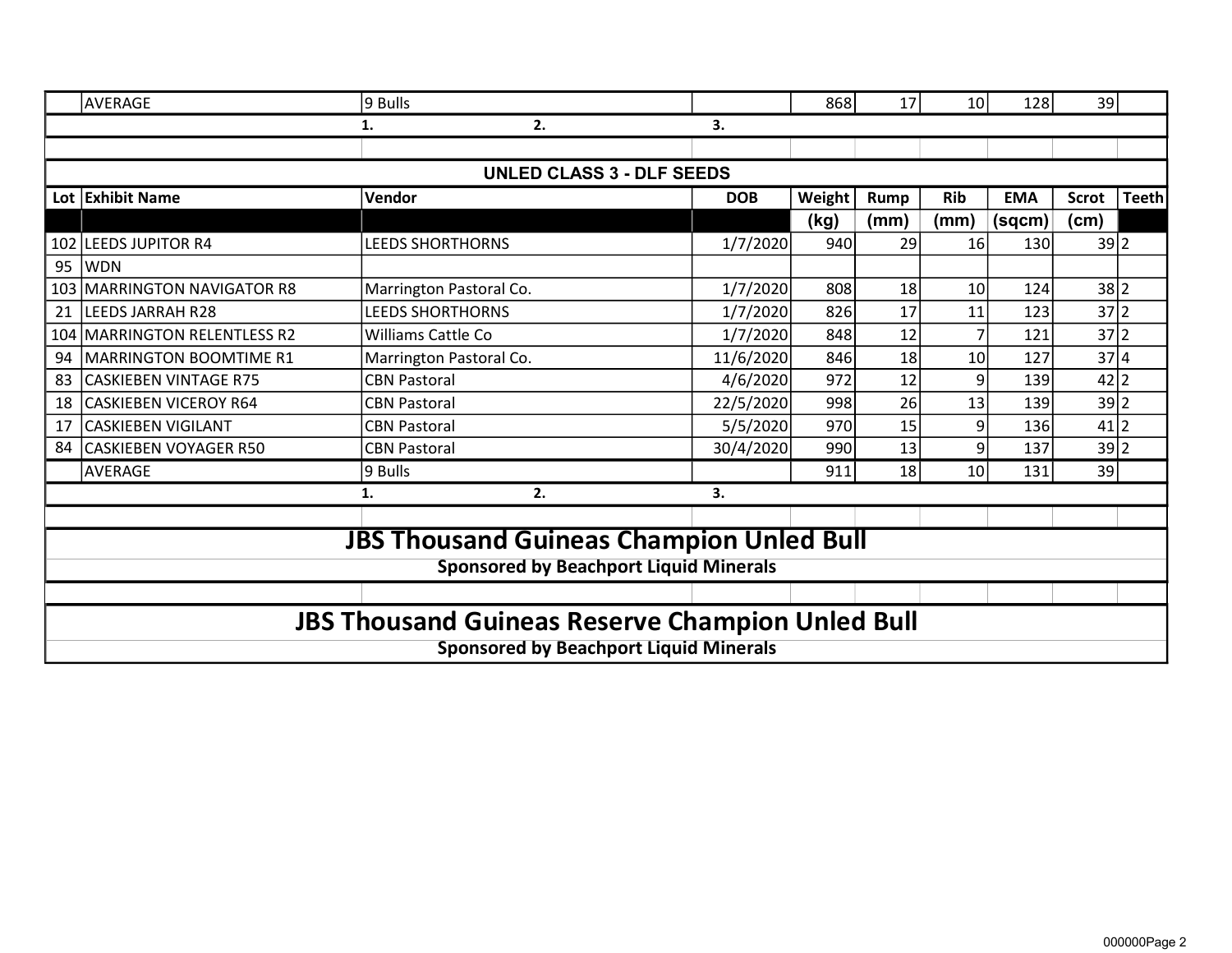| <b>CLASS 1 - SHORTHORN YOUTH CLUB OF AUSTRALIA</b> |                                 |                                         |            |        |             |                 |            |              |              |  |  |  |
|----------------------------------------------------|---------------------------------|-----------------------------------------|------------|--------|-------------|-----------------|------------|--------------|--------------|--|--|--|
|                                                    | Lot Exhibit Name                | Vendor                                  | <b>DOB</b> | Weight | <b>Rump</b> | <b>Rib</b>      | <b>EMA</b> | <b>Scrot</b> | <b>Teeth</b> |  |  |  |
|                                                    |                                 |                                         |            | (kg)   | (mm)        | (mm)            | (sqcm)     | (cm)         |              |  |  |  |
| 71                                                 | <b>COOPERS ROAN RAIDER</b>      | Cooper Shorthorns                       | 27/3/2021  | 790    | 11          | 7               | 118        | 40 M         |              |  |  |  |
| 44                                                 | <b>MOOMBI THUNDER S38</b>       | LV & SM Job                             | 14/3/2021  | 636    | 9           | 6               | 105        | 34 M         |              |  |  |  |
| 45                                                 | <b>MOOMBI THUNDER S36</b>       | LV & SM Job                             | 12/3/2021  | 598    | 8           | 5               | 97         | 36 M         |              |  |  |  |
| 59                                                 | AJM STAGECOACH S101             | <b>AJM Shorthorns</b>                   | 18/2/2021  | 652    | 12          | 8               | 104        | 39 M         |              |  |  |  |
| 29                                                 | <b>WDN</b>                      |                                         |            |        |             |                 |            |              |              |  |  |  |
| 69                                                 | KINGLSEY VALE SULLY S2          | Collins Family - Kingsley Vale          | 6/1/2021   | 664    | 13          | 9               | 105        | 34 M         |              |  |  |  |
|                                                    | <b>AVERAGE</b>                  | 5 Bulls                                 |            | 668    | 11          | $\overline{7}$  | 106        | 37           |              |  |  |  |
|                                                    | 1.                              | 2.                                      | 3.         |        |             |                 |            |              |              |  |  |  |
|                                                    |                                 |                                         |            |        |             |                 |            |              |              |  |  |  |
| <b>CLASS 2 - ZOETIS</b>                            |                                 |                                         |            |        |             |                 |            |              |              |  |  |  |
|                                                    | Lot Exhibit Name                | Vendor                                  | <b>DOB</b> | Weight | <b>Rump</b> | <b>Rib</b>      | <b>EMA</b> | <b>Scrot</b> | <b>Teeth</b> |  |  |  |
|                                                    |                                 |                                         |            | (kg)   | (mm)        | (mm)            | (sqcm)     | (cm)         |              |  |  |  |
| 48                                                 | Nagol Park YS Razzle R130       | <b>RW &amp; NL Evans</b>                | 31/10/2020 | 720    | 26          | 17              | 115        | 35 M         |              |  |  |  |
| 70                                                 | KINGSLEY VALE RAPID FIRE R18    | Collins Family - Kingsley Vale          | 23/10/2020 | 660    | 21          | 12              | 100        | 34 M         |              |  |  |  |
| 64                                                 | KILKEE BUCCANEER R30            | J S G M Tink                            | 15/10/2020 | 732    | 24          | 12              | 122        | 40 M         |              |  |  |  |
| 11                                                 | <b>TATAILA RAMBO</b>            | HAM FAMILY SHORTHORNS<br>RB+CJ HAM      | 7/10/2020  | 766    | 17          | 10              | 117        | 39 M         |              |  |  |  |
| 9                                                  | LEEDS JAKE R55                  | <b>LEEDS SHORTHORNS</b>                 | 3/10/2020  | 802    | 27          | 15              | 126        | 37 M         |              |  |  |  |
| 65                                                 | <b>RONELLE PARK ROLLS ROYCE</b> | <b>Ronelle Park Shorthorns</b>          | 2/10/2020  | 878    | 26          | 14              | 126        | $42$  2      |              |  |  |  |
|                                                    | <b>AVERAGE</b>                  | 6 Bulls                                 |            | 760    | 24          | $\overline{13}$ | 118        | 38           |              |  |  |  |
|                                                    | 1.                              | 2.                                      | 3.         |        |             |                 |            |              |              |  |  |  |
|                                                    |                                 |                                         |            |        |             |                 |            |              |              |  |  |  |
|                                                    |                                 | <b>CLASS 3 - STUDSTOCKSALES.COM</b>     |            |        |             |                 |            |              |              |  |  |  |
|                                                    | Lot Exhibit Name                | Vendor                                  | <b>DOB</b> | Weight | <b>Rump</b> | <b>Rib</b>      | <b>EMA</b> | <b>Scrot</b> | <b>Teeth</b> |  |  |  |
|                                                    |                                 |                                         |            | (kg)   | (mm)        | (mm)            | (sqcm)     | (cm)         |              |  |  |  |
| 68                                                 | MALLEEVALE RODNEY R22           | DG & NJ Manwaring/Malleevale Shorthorns | 25/9/2020  | 746    | 10          | $\overline{7}$  | 109        | 39 M         |              |  |  |  |
| 16                                                 | <b>ROLY PARK ROLLY</b>          | <b>Scott Bruton</b>                     | 23/9/2020  | 782    | 21          | 12              | 115        | 37 2         |              |  |  |  |
| 15                                                 | KINGSLEY VALE RAFA              | Collins Family - Kingsley Vale          | 18/9/2020  | 670    | 19          | 10              | 103        | 38 2         |              |  |  |  |
| 33                                                 | <b>WDN</b>                      |                                         |            |        |             |                 |            |              |              |  |  |  |
| 3                                                  | <b>RONELLE PARK ROLLAND</b>     | <b>Ronelle Park Shorthorns</b>          | 12/9/2020  | 800    | 18          | 10              | 120        | 40 2         |              |  |  |  |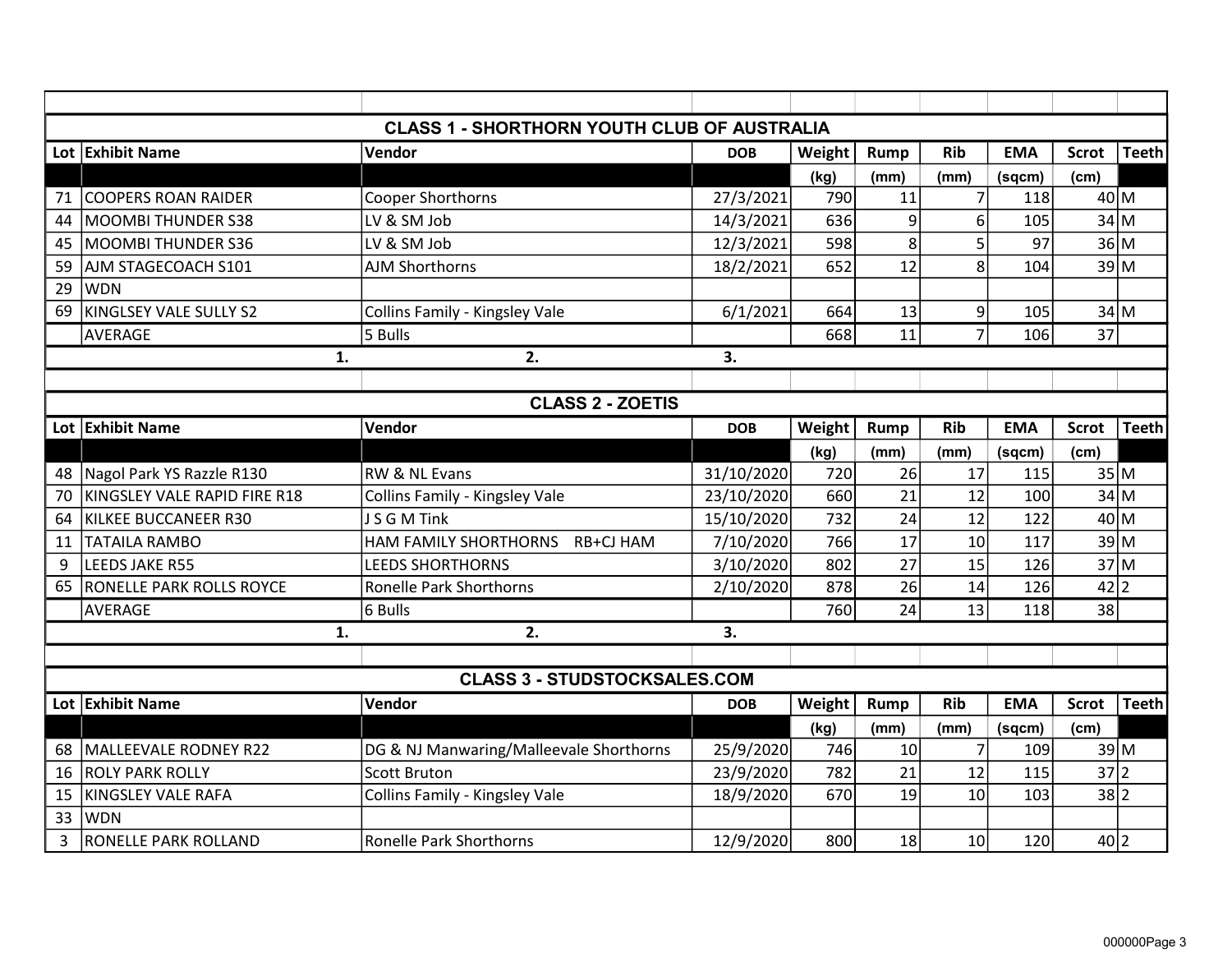| 31 | MALLEEVALE REG REAGAN R17             | DG & NJ Manwaring/Malleevale Shorthorns   | 8/9/2020   | <b>780</b> | 14              | $\overline{9}$ | 118        | 44 2            |              |
|----|---------------------------------------|-------------------------------------------|------------|------------|-----------------|----------------|------------|-----------------|--------------|
|    | AVERAGE                               | 5 Bulls                                   |            | 756        | 16              | 10             | 113        | 39              |              |
|    | 1.                                    | 2.                                        | 3.         |            |                 |                |            |                 |              |
|    |                                       |                                           |            |            |                 |                |            |                 |              |
|    |                                       | <b>CLASS 4 - RB SELLARS</b>               |            |            |                 |                |            |                 |              |
|    | Lot Exhibit Name                      | Vendor                                    | <b>DOB</b> | Weight     | Rump            | <b>Rib</b>     | <b>EMA</b> | Scrot           | <b>Teeth</b> |
|    |                                       |                                           |            | (kg)       | (mm)            | (mm)           | (sqcm)     | (cm)            |              |
| 12 | <b>TATAILA REX</b>                    | <b>HAM FAMILY SHORTHORNS</b><br>RB+CJ HAM | 7/9/2020   | 814        | 18              | 10             | <b>120</b> | 37 M            |              |
| 61 | <b>TATAILA ROBBO</b>                  | HAM FAMILY SHORTHORNS<br>RB+CJ HAM        | 7/9/2020   | 816        | 23              | 12             | <b>120</b> | 38 M            |              |
| 14 | <b>ESELAR PARK METEOR RUSTIC R162</b> | <b>Scott Ridley Partners</b>              | 6/9/2020   | 800        | 17              | 10             | 124        | 39 M            |              |
| 63 | KILKEE BUCCANEER R22                  | J S G M Tink                              | 6/9/2020   | 878        | 17              | 8              | 122        | 41 2            |              |
| 13 | <b>TATAILA ROGER</b>                  | HAM FAMILY SHORTHORNS<br>RB+CJ HAM        | 6/9/2020   | 856        | 15              | 8              | 121        | 42 2            |              |
| 57 | TATAILA ROOSEVELT R1                  | HAM FAMILY SHORTHORNS<br>RB+CJ HAM        | 5/9/2020   | 882        | $\overline{21}$ | 12             | 126        | 40 M            |              |
| 62 | <b>TATAILA RALPH</b>                  | HAM FAMILY SHORTHORNS<br>RB+CJ HAM        | 5/9/2020   | 892        | 20              | 10             | 131        | $41$ M          |              |
| 10 | <b>LEEDS JACARANDA R45</b>            | <b>LEEDS SHORTHORNS</b>                   | 2/9/2020   | 850        | 20              | 11             | <b>126</b> | 37 <sub>5</sub> |              |
|    | AVERAGE                               | 8 Bulls                                   |            | 849        | 19              | 10             | 124        | 39              |              |
|    | 1.                                    | 2.                                        | 3.         |            |                 |                |            |                 |              |
|    |                                       |                                           |            |            |                 |                |            |                 |              |
|    |                                       | <b>CLASS 5 - ELDERS LIMITED</b>           |            |            |                 |                |            |                 |              |
|    | Lot Exhibit Name                      | Vendor                                    | <b>DOB</b> | Weight     | <b>Rump</b>     | <b>Rib</b>     | <b>EMA</b> | <b>Scrot</b>    | <b>Teeth</b> |
|    |                                       |                                           |            | (kg)       | (mm)            | (mm)           | (sqcm)     | (cm)            |              |
| 60 | AJM TE REAL McCOY R119                | <b>AJM Shorthorns</b>                     | 31/8/2020  | 812        | 22              | 12             | 119        | 40 M            |              |
| 56 | <b>TATAILA RUBIX</b>                  | HAM FAMILY SHORTHORNS<br>RB+CJ HAM        | 29/8/2020  | 848        | 20              | 11             | 123        | 43 2            |              |
| 43 | TARRAGANDA TE ROAN RANGER R17         | <b>Tarraganda Shorthorns</b>              | 29/8/2020  | 792        | 22              | 13             | 117        | 37 <sub>5</sub> |              |
| 54 | YANCO NITROS ROBIN HOOD R38           | Yanco Agricultural High School            | 28/8/2020  | 798        | 23              | 13             | 115        | 38 M            |              |
| 51 | K.O PNX Remington R154                | <b>KO Ridley</b>                          | 26/8/2020  | 868        | 26              | 13             | 127        | 40 M            |              |
| 41 | KAMILAROI CORELLA R24                 | <b>Calrossy Anglican School</b>           | 25/8/2020  | 878        | 14              | 10             | 125        | 38 M            |              |
| 50 | K.O PNX Resolution R152               | <b>KO Ridley</b>                          | 24/8/2020  | 924        | 18              | 10             | 130        | 45 2            |              |
| 49 | Nagol Park YS River R108              | RW & NL Evans                             | 24/8/2020  | 786        | 27              | 15             | 119        | 35 2            |              |
|    | <b>AVERAGE</b>                        | 8 Bulls                                   |            | 838        | 22              | 12             | 122        | 40              |              |
|    | 1.                                    | 2.                                        | 3.         |            |                 |                |            |                 |              |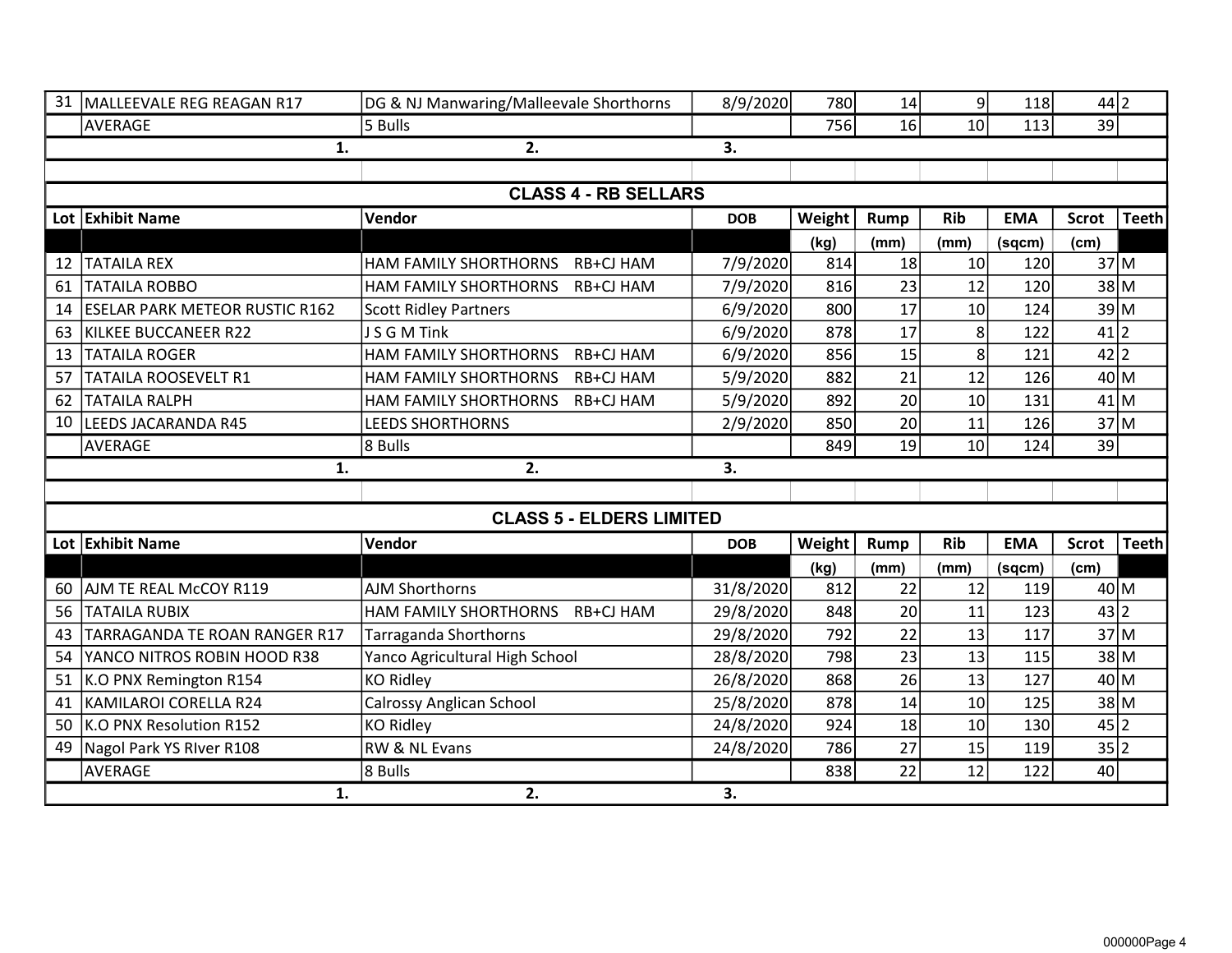| <b>CLASS 6 - WHITNEY'S JEWELLERS</b>  |                               |                                                  |            |        |             |                |            |              |              |  |  |
|---------------------------------------|-------------------------------|--------------------------------------------------|------------|--------|-------------|----------------|------------|--------------|--------------|--|--|
|                                       | Lot Exhibit Name              | Vendor                                           | <b>DOB</b> | Weight | <b>Rump</b> | <b>Rib</b>     | <b>EMA</b> | <b>Scrot</b> | <b>Teeth</b> |  |  |
|                                       |                               |                                                  |            | (kg)   | (mm)        | (mm)           | (sqcm)     | (cm)         |              |  |  |
| 42                                    | TARRAGANDA ROYAL DEE JAY R12  | <b>Tarraganda Shorthorns</b>                     | 23/8/2020  | 850    | 25          | 14             | 122        | $44$ M       |              |  |  |
| 40                                    | <b>KAMILAROI RED TIDE R21</b> | <b>Calrossy Anglican School</b>                  | 21/8/2020  | 798    | 17          | 10             | 121        | 33 M         |              |  |  |
| 39                                    | KAMILAROI PACK ICE R19        | <b>Calrossy Anglican School</b>                  | 20/8/2020  | 820    | 27          | 14             | 120        | 38 M         |              |  |  |
| 25                                    | <b>MOOMBI THUNDER R27</b>     | LV & SM Job                                      | 19/8/2020  | 846    | 15          | 8              | 122        | 40 M         |              |  |  |
| 38                                    | <b>KAMILAROI ATLANTIC R17</b> | <b>Calrossy Anglican School</b>                  | 17/8/2020  | 774    | 20          | 12             | 120        | 37 2         |              |  |  |
| 28                                    | <b>MOOMBI THUNDER R25</b>     | LV & SM Job                                      | 17/8/2020  | 876    | 10          | 9              | 125        | 43 2         |              |  |  |
| 5                                     | AJM REPLICATE R135            | <b>AJM Shorthorns</b>                            | 15/8/2020  | 840    | 18          | 11             | 126        | $41$ M       |              |  |  |
|                                       | <b>AVERAGE</b>                | 7 Bulls                                          |            | 829    | 19          | 11             | 122        | 39           |              |  |  |
|                                       | 1.                            | 2.                                               | 3.         |        |             |                |            |              |              |  |  |
|                                       |                               |                                                  |            |        |             |                |            |              |              |  |  |
|                                       |                               |                                                  |            |        |             |                |            |              |              |  |  |
| <b>CLASS 7 - ETHICAL OUTBACK WOOL</b> |                               |                                                  |            |        |             |                |            |              |              |  |  |
|                                       |                               |                                                  |            |        |             |                |            |              |              |  |  |
|                                       | Lot Exhibit Name              | Vendor                                           | <b>DOB</b> | Weight | <b>Rump</b> | <b>Rib</b>     | <b>EMA</b> | <b>Scrot</b> | <b>Teeth</b> |  |  |
|                                       |                               |                                                  |            | (kg)   | (mm)        | (mm)           | (sqcm)     | (cm)         |              |  |  |
| 37                                    | <b>GLENGYRON RANGER R10</b>   | <b>Tippetts Glengyron</b>                        | 10/8/2020  | 778    | 21          | 11             | 115        | 39 2         |              |  |  |
| 27                                    | <b>MOOMBI THUNDER R22</b>     | LV & SM Job                                      | 10/8/2020  | 930    | 12          | $\overline{7}$ | 132        | $41$ M       |              |  |  |
| 32                                    | MALLEEVALE RICKY BOBBY R6     | DG & NJ Manwaring/Malleevale Shorthorns          | 6/8/2020   | 822    | 18          | 10             | 119        | $42$  2      |              |  |  |
| 30                                    | ROYALLA ZULU R162             | NH & SE JOB                                      | 6/8/2020   | 856    | 15          | 9              | 125        | 36 2         |              |  |  |
| 34                                    | TROJON RAZZLE MY TAZZLE       | Trojon Shorthorns                                | 6/8/2020   | 800    | 19          | 10             | 122        | 37 2         |              |  |  |
| $\mathbf{1}$                          | <b>WDN</b>                    |                                                  |            |        |             |                |            |              |              |  |  |
| $\overline{2}$                        | K.O METEOR ROCKY R135         | <b>KO Ridley</b>                                 | 1/8/2020   | 802    | 21          | 11             | 121        | 42 2         |              |  |  |
|                                       | <b>AVERAGE</b>                | 8 Bulls                                          |            | 831    | 18          | 10             | 122        | 39           |              |  |  |
|                                       | 1.                            | 2.                                               | 3.         |        |             |                |            |              |              |  |  |
|                                       |                               |                                                  |            |        |             |                |            |              |              |  |  |
|                                       |                               | <b>JBS Thousand Guineas Junior Champion Bull</b> |            |        |             |                |            |              |              |  |  |
|                                       |                               | <b>Sponsored by 4Tags</b>                        |            |        |             |                |            |              |              |  |  |
|                                       |                               |                                                  |            |        |             |                |            |              |              |  |  |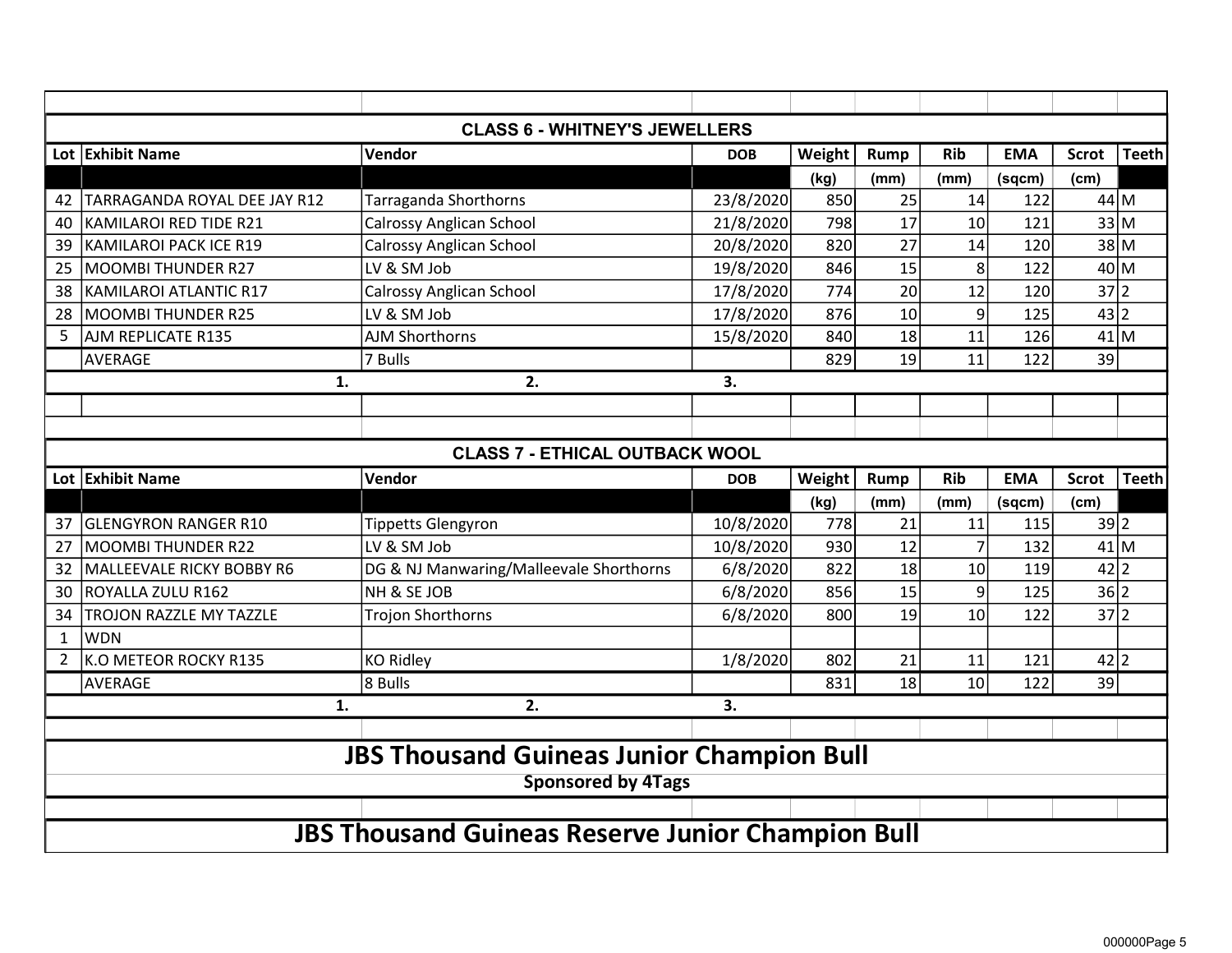|     |                                | <b>Sponsored by Ray White GTSM</b>               |            |        |             |                |            |              |              |
|-----|--------------------------------|--------------------------------------------------|------------|--------|-------------|----------------|------------|--------------|--------------|
|     |                                |                                                  |            |        |             |                |            |              |              |
|     |                                | <b>CLASS 8 - NSW SHORTHORNS COMMITTEE</b>        |            |        |             |                |            |              |              |
|     | Lot Exhibit Name               | Vendor                                           | <b>DOB</b> | Weight | <b>Rump</b> | <b>Rib</b>     | <b>EMA</b> | <b>Scrot</b> | <b>Teeth</b> |
|     |                                |                                                  |            | (kg)   | (mm)        | (mm)           | (sqcm)     | (cm)         |              |
| 20  | LEEDS JUKE BOX R23             | <b>LEEDS SHORTHORNS</b>                          | 18/7/2020  | 908    | 29          | 19             | <b>130</b> | 35 2         |              |
| 88  | <b>WDN</b>                     |                                                  |            |        |             |                |            |              |              |
| 100 | LEEDS JUDO R9                  | <b>LEEDS SHORTHORNS</b>                          | 11/7/2020  | 908    | 21          | 13             | 130        | 40 M         |              |
| 19  | <b>WDN</b>                     |                                                  |            |        |             |                |            |              |              |
| 99  | LEEDS JOLLY ROGER R16          | <b>LEEDS SHORTHORNS</b>                          | 6/7/2020   | 902    | 23          | 14             | 134        | 41 2         |              |
| 22  | YANCO MD RUGBY R24             | Yanco Agricultural High School                   | 1/7/2020   | 750    | 19          | 10             | 113        | 38 2         |              |
| 91  | YANCO MD RATATOUILLE R25       | Yanco Agricultural High School                   | 1/7/2020   | 836    | 21          | 12             | 124        | 39 2         |              |
| 98  | KILKEE ROUGHSTOCK R13          | JSGMTink                                         | 29/6/2020  | 978    | 18          | 10             | 135        | 39 2         |              |
|     | AVERAGE                        | 6 Bulls                                          |            | 880    | 22          | 13             | <b>128</b> | 39           |              |
|     |                                | 1.<br>2.                                         | 3.         |        |             |                |            |              |              |
|     |                                |                                                  |            |        |             |                |            |              |              |
|     |                                |                                                  |            |        |             |                |            |              |              |
|     |                                | <b>CLASS 9 - NSW SHORTHORNS WOMENS COMMITTEE</b> |            |        |             |                |            |              |              |
|     | Lot Exhibit Name               | Vendor                                           | <b>DOB</b> | Weight | Rump        | <b>Rib</b>     | <b>EMA</b> | <b>Scrot</b> | <b>Teeth</b> |
|     |                                |                                                  |            | (kg)   | (mm)        | (mm)           | (sqcm)     | (cm)         |              |
| 85  | POLLDALE RABBIT                | KA, EL & ECM Williams                            | 1/6/2020   | 966    | 16          | 8              | 134        | 40 2         |              |
| 93  | KAMILAROI TOUCHSTONE R03       | <b>Calrossy Anglican School</b>                  | 14/6/2020  | 834    | 16          | 10             | 123        | 37 2         |              |
| 97  | <b>ROLY PARK RADIANT</b>       | <b>Scott Bruton</b>                              | 13/6/2020  | 954    | 23          | 12             | 132        | 37 2         |              |
| 92  | KAMILAROI COOLAMON R02         | <b>Calrossy Anglican School</b>                  | 10/6/2020  | 896    | 13          | 9              | <b>129</b> | 37 2         |              |
| 86  | POLLDALE RADAR                 | KA, EL & ECM Williams                            | 5/6/2020   | 1062   | 15          | 8              | 137        | 40 2         |              |
| 90  | YANCO ANZACS RENEGADE R9       | Yanco Agricultural High School                   | 5/6/2020   | 834    | 17          | $\overline{9}$ | 125        | 40 2         |              |
| 89  | YANCO MP RALPH LAUREN R2       | Yanco Agricultural High School                   | 31/5/2020  | 842    | 23          | 14             | 121        | 39 2         |              |
| 79  | <b>CASKIEBEN GIGABYTES R69</b> | <b>CBN Pastoral</b>                              | 28/5/2020  | 1022   | 14          | 8              | <b>139</b> | 44 2         |              |
| 87  | POLLDALE RABBI                 | KA, EL & ECM Williams                            | 24/5/2020  | 944    | 22          | 14             | 129        | 42 2         |              |
|     | AVERAGE                        | 9 Bulls                                          |            | 928    | 18          | 10             | 130        | 40           |              |
|     |                                | 2.<br>1.                                         | 3.         |        |             |                |            |              |              |
|     |                                | <b>CLASS 10 - MORRIS HOOF TRIMMING</b>           |            |        |             |                |            |              |              |